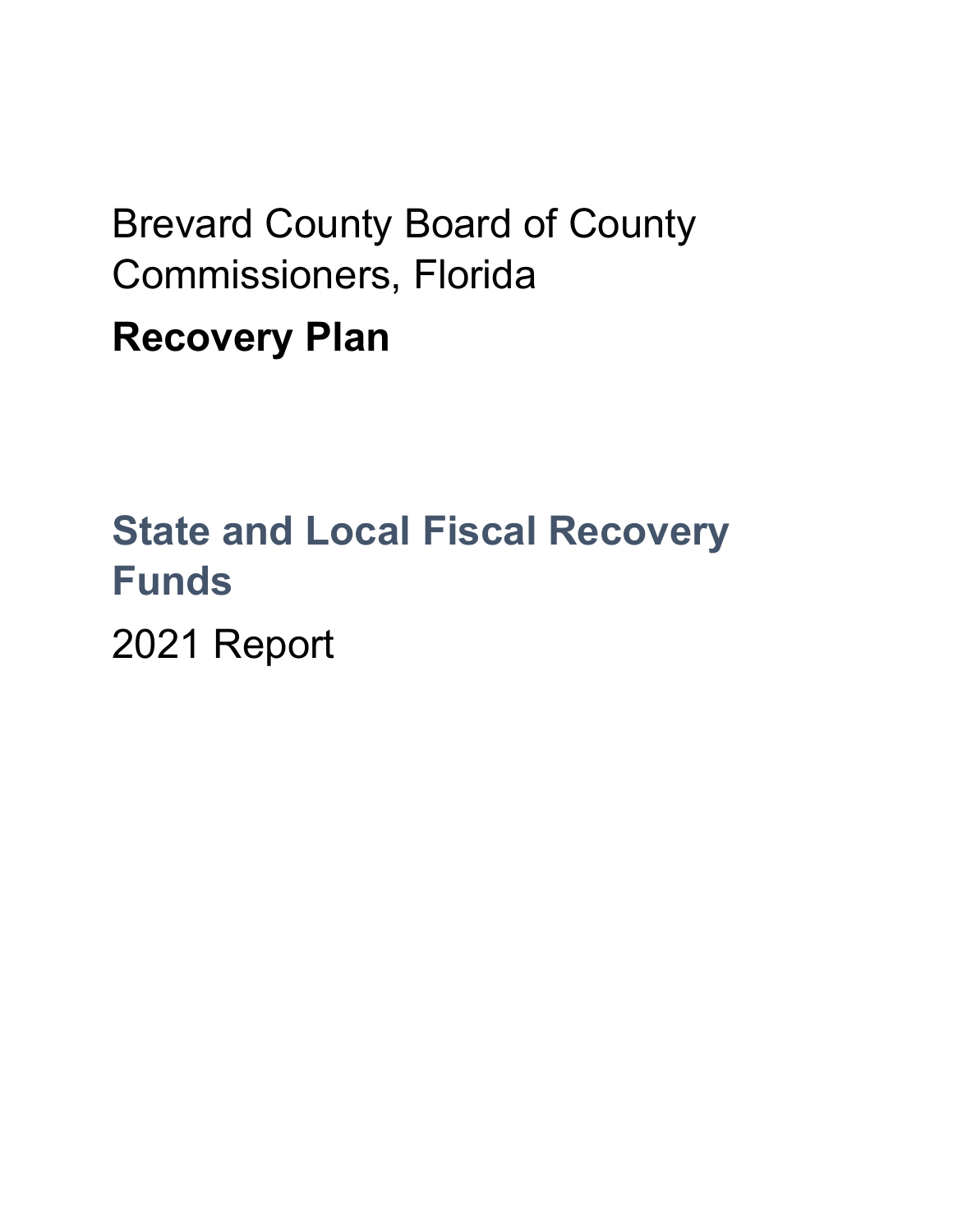### **Brevard County Board of County Commissioners, Florida** 2021 Recovery Plan

### **Table of Contents**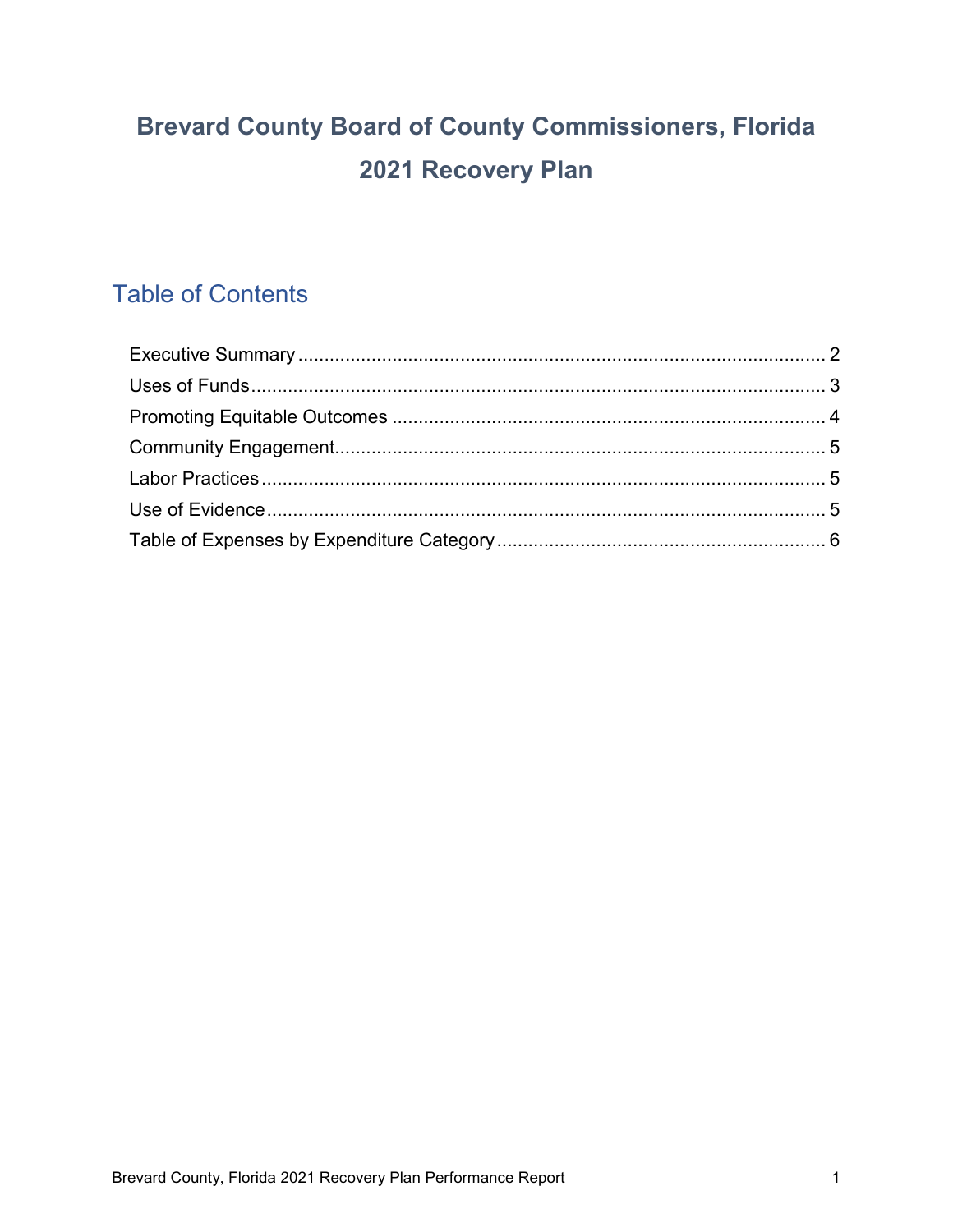#### **Executive Summary**

The American Recovery Plan Act (ARPA) was passed by Congress on March 10, 2021 and signed into law on March 11, 2021. It augments programs started by the Coronavirus Aid, Relief, and Economic Security Act (CARES Act) in 2020 and the Consolidated Appropriations Act in 2021 and created new programs to address the continuing pandemic-related crises, and fund recovery efforts. Brevard County received the initial tranche of ARPA funding in the amount of \$58,460,088 from United States Department of the Treasury (Treasury) on May 19, 2021.

These funds may be used for (a) to respond to the public health emergency with respect to Coronavirus Disease or its negative economic impacts, (b) to respond to workers performing essential work during the COVID-19 public health emergency by providing premium pay to eligible workers, (c ) revenue replacement for the provision of government services to the extent of the reduction in revenue of the county due to the COVID-19 public health emergency, or (d) to make necessary investments in water, sewer, or broadband infrastructure.

Brevard County's ARPA Recovery Plan takes into consideration the Board of County Commissioners allocation of and expenditures related to CARES funding Brevard County received on April 23, 2020 for Public Health and Safety programs as well as other federal funding the County received related to COVID-19. The County is able to address many different aspects of the economic recovery while ensuring that public health and other community needs remained a key focus. The chart below provides details on additional COVID-19 related funding and how it has been allocated to serve the needs of the community:

| County's Allocation \$105,037,237 |                |                                                                                                                                                                                                                                                                                                                           |  |
|-----------------------------------|----------------|---------------------------------------------------------------------------------------------------------------------------------------------------------------------------------------------------------------------------------------------------------------------------------------------------------------------------|--|
| <b>Public Health Programs</b>     | \$64.8 million | Supported Brevard County Agencies,<br>Charter Offices, Municipalities, School<br>Board, and Hospitals by providing for<br>personal protective equipment,<br>disinfecting, COVID-19 testing, Emergency<br>Medical Transport Services, social<br>distancing, Families First expenses, and<br>public safety payroll expenses |  |
| Economic Support Programs         | \$40.5 million | Small Business and non-profit grants<br>$\bullet$<br>Stop-gap employment<br>٠<br>Individual mortgage and rental<br>$\bullet$<br>assistance<br>Food stability programs<br>٠                                                                                                                                                |  |

#### **CARES ACT – Coronavirus Relief Fund (CRF) \$125,406,711**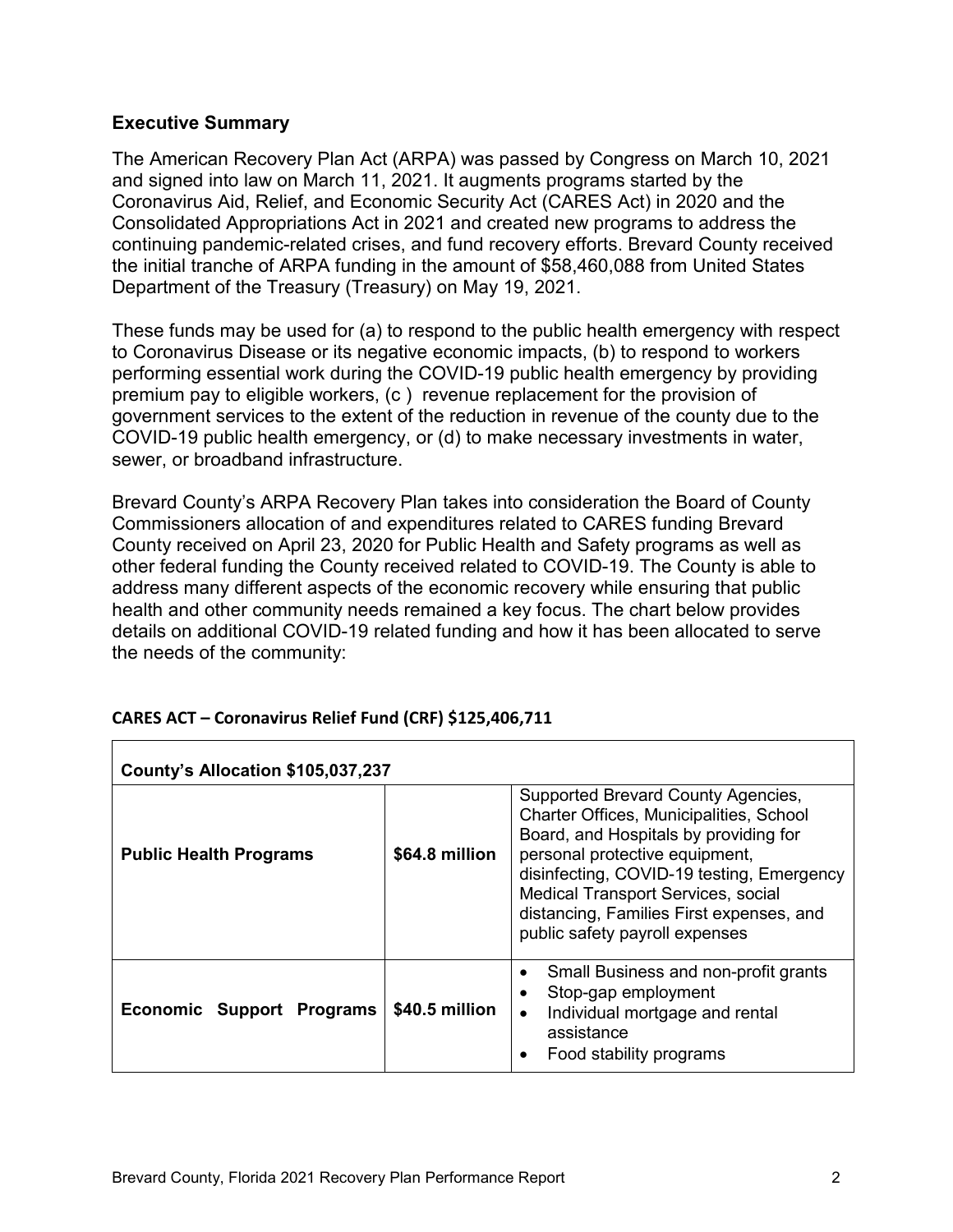| Agencies Received Additional CARES Funds Beyond the County's Allocation \$20,369,474 |                |                                                                                                          |  |
|--------------------------------------------------------------------------------------|----------------|----------------------------------------------------------------------------------------------------------|--|
| <b>Transit Services</b>                                                              | \$18.0 million | Continued operating full services while<br>suspending bus fares and maintaining<br>social distancing     |  |
| <b>Housing and Human Services</b>                                                    | \$1.7 million  | CRF, through the Florida Housing Finance<br>Corporation, for emergency roof, HVAC,<br>and septic repairs |  |
| <b>Fire Rescue</b>                                                                   | \$462,474      | Funds assisted with the County's<br>emergency medical transportation services                            |  |
| <b>Valkaria Airport</b>                                                              | \$30,000       | Aid to local airports                                                                                    |  |
| <b>Sheriff's Office</b>                                                              | \$177,000      | Funds used to respond to the COVID-19<br>public health emergency                                         |  |

Г

**Ongoing Community Programs Administered by the Housing and Human Services \$45,456,431**

| <b>Emergency Rental Assistance</b><br>(ERA)                   | \$32.6 million | Rental Assistance, utilities, home energy<br>costs, and other expenses related to<br>housing<br>ERA1, \$18.2 million<br>ERA2, \$14.4 million<br>$\bullet$                                                                                                                                                                                                                                                                                                                                                                                                                      |
|---------------------------------------------------------------|----------------|--------------------------------------------------------------------------------------------------------------------------------------------------------------------------------------------------------------------------------------------------------------------------------------------------------------------------------------------------------------------------------------------------------------------------------------------------------------------------------------------------------------------------------------------------------------------------------|
| <b>Housing and Urban</b><br><b>Development (HUD) Programs</b> | \$6.6 million  | Home-ARP, \$4.5 million for the<br>$\bullet$<br>creation of affordable housing and<br>services for people experiencing or at<br>risk of experiencing homelessness<br>CDBG-CV3, \$1.3 million for health<br>$\bullet$<br>services, child/adult day care,<br>community nutrition, education<br>services, substance abuse services,<br>transportation services, case<br>management, mortgage assistance<br>and security deposits<br>CDGB-CV1, \$848,028 for health<br>$\bullet$<br>services, community nutrition,<br>educational services, substance abuse<br>services, childcare |

٦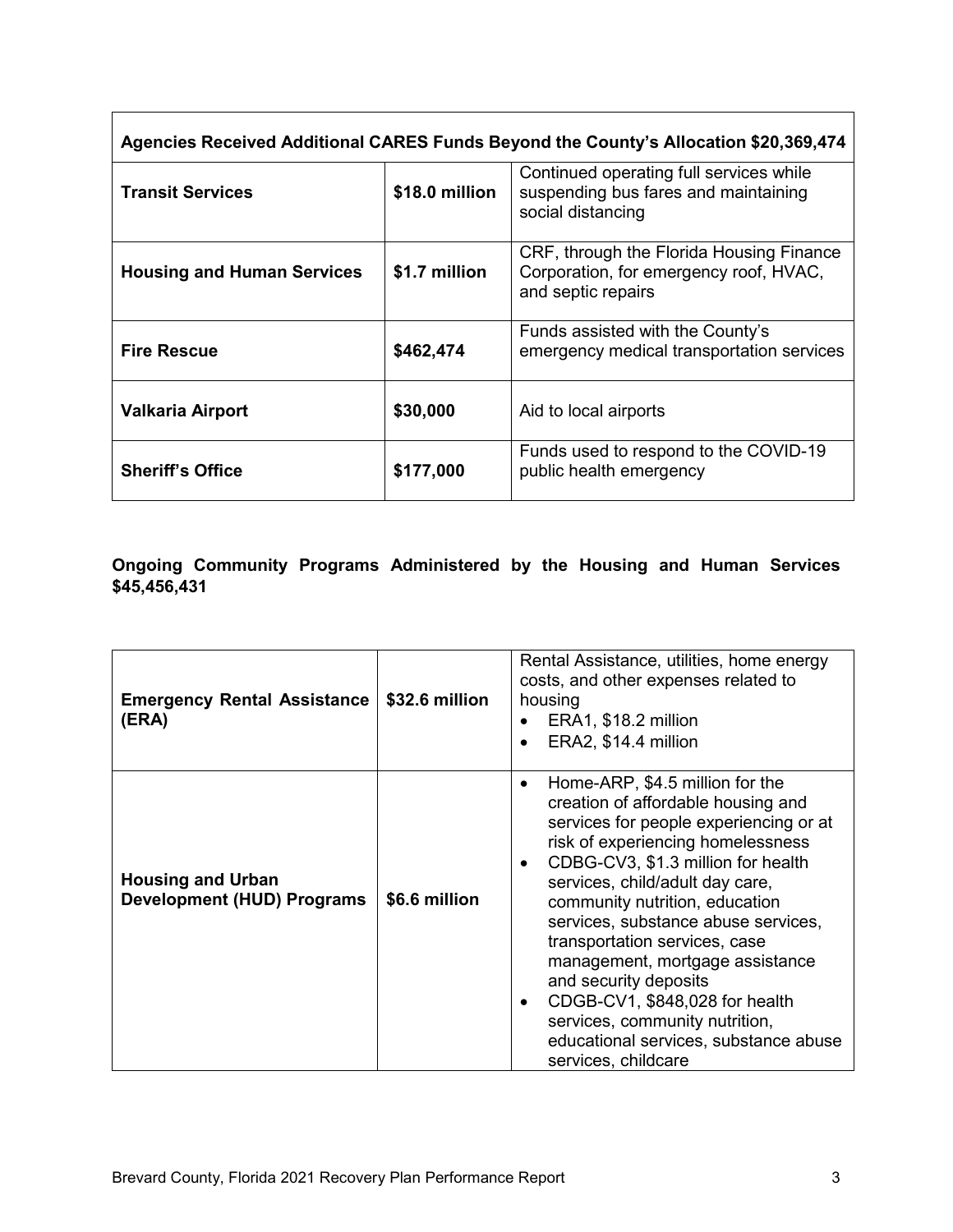| <b>HHS Additional Funding and</b><br><b>Programs</b> | \$3.2 million | • LIHEAP-CV, \$1.2 million to assist<br>income qualified families with home<br>heating and cooling costs<br>• LIHEAP-ARP, \$1.6 million to assists<br>income-qualified families with home<br>heating and cooling costs<br><b>Community Services Block Grant,</b><br>\$408,403 intended to address the<br>consequences of increasing<br>unemployment and economic<br>disruption |
|------------------------------------------------------|---------------|--------------------------------------------------------------------------------------------------------------------------------------------------------------------------------------------------------------------------------------------------------------------------------------------------------------------------------------------------------------------------------|
| <b>Transit Services</b>                              | \$3.0 million | Operation of the County's public transit<br>services                                                                                                                                                                                                                                                                                                                           |

#### **Uses of Funds**

Brevard County Board of County Commissioners initially approved their ARPA Recovery Plan on July 20, 2021. Complying with Treasury's guidelines, this plan is practical and effective in protecting the public health and the region's economy.

The outline below provides the broad categories of Brevard County's initial allocation of ARPA funding for the allocation of \$58,460,088 of Coronavirus State and Local Fiscal Recovery Funds (CLFRF) under ARPA:

#### **Brevard County ARPA Recovery Plan Funding Categories**

#### **1. Investment in Water, Sewer Infrastructure**, **and Stormwater, \$40.0M**

This initial plan invests \$40 million of ARPA funds for water, wastewater, and stormwater projects, which are designed to improve water quality and address water pollution, enabling the County to address and prioritize the needs of the citizens. Projects include constructing, improving, and repairing wastewater treatment plants, controlling non-point sources of pollution, improving resilience of infrastructure to severe weather events and protecting the County's waterbodies from pollution.

Categories of eligible projects include treatment, transmission and distribution, source rehabilitation and decontamination, storage, consolidation, and new systems development. Eligible projects also include: construction of publicly owned treatment works, nonpoint source pollution management, national estuary program projects, decentralized wastewater treatment systems, stormwater systems, water conservation, efficiency and reuse measures, watershed pilot projects, energy efficiency measures for publicly-owned treatment works, water reuse projects, security measures at publicly-owned treatment works, and technical assistance to ensure compliance with the Clean Water Act.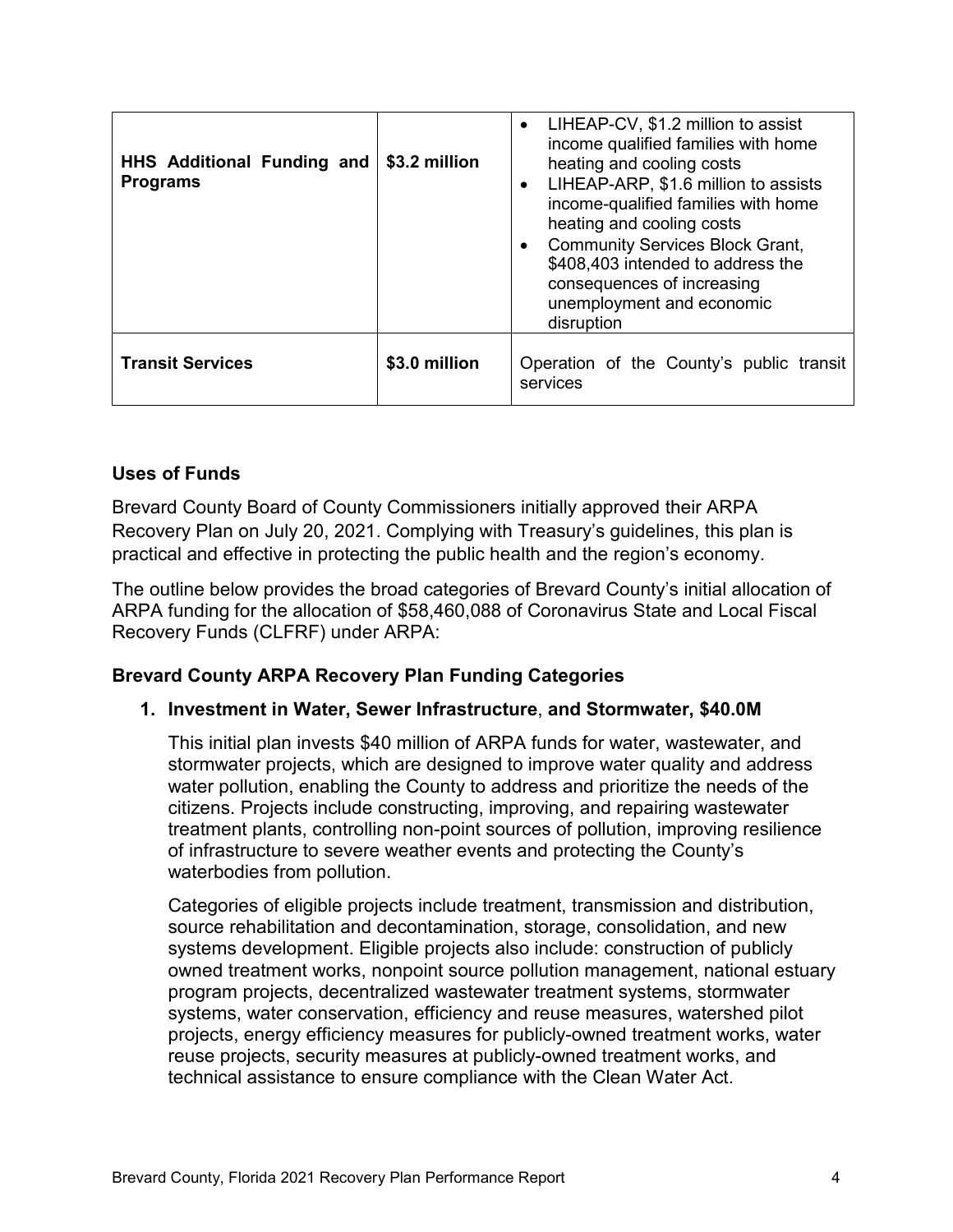#### **2. Public Health, \$2.0M**

In order to provide for the health and safety to the community we serve, Brevard County allocated \$2 million for an employee vaccine incentive program. This program incentivizes fully vaccinated County employees who are providing essential services during the COVID-19 public health emergency.

#### **3. Revenue Replacement Opportunities, up to \$18.5M**

The County anticipates approximately \$18.5 million will be available for use for revenue replacement projects. Of this amount, currently \$8.5 million has been dedicated to the Fire Rescue program to support the County's public safety operations. Up to an additional \$10 million in revenue replacement funds may be allocated towards critical priorities in the county. As provided by Treasury guidance, this revenue loss can be used for maintenance of infrastructure including roads, modernization of cybersecurity, protection of critical infrastructure, health services, environmental remediation, school or educational services, and the provision of police, fire and other public safety services.

#### **4. Other Eligible Programs, Funding Levels To Be Determined**

Brevard County is in the process of assessing the needs of our community and the impacts of the COVID-19 public health emergency to determine how to most effectively allocate remaining ARPA funds. Eligible programs being considered include but are not limited to: addressing negative economic impacts in recognition of disproportionately impacted communities and economically disadvantaged; programs that provide workforce readiness training; promoting healthy childhood environments.

#### **Promoting equitable outcomes**

As Brevard County moves forward with implementing the ARPA Recovery Plan, initiatives are being established to measure equity including developing goals to provide benefits across various groups, awareness for residents and businesses, and equitable access and distribution of programs and services.

This initial plan calls for investing the majority of ARPA funds in water, wastewater and stormwater projects. These are community projects that will provide citizens with clean water, additional capacity, and resiliency to climate change. While developing this plan, careful consideration has been given to ensure that projects will be completed timely to benefit the community.

Developing a vaccination incentive program has encouraged essential employees to get vaccinated in order to provide a safe working environment, as well as reduce public health risk to the community. Research shows that vaccinated employees are less likely to transmit the COVID-19 virus, and therefore are less likely to infect their families,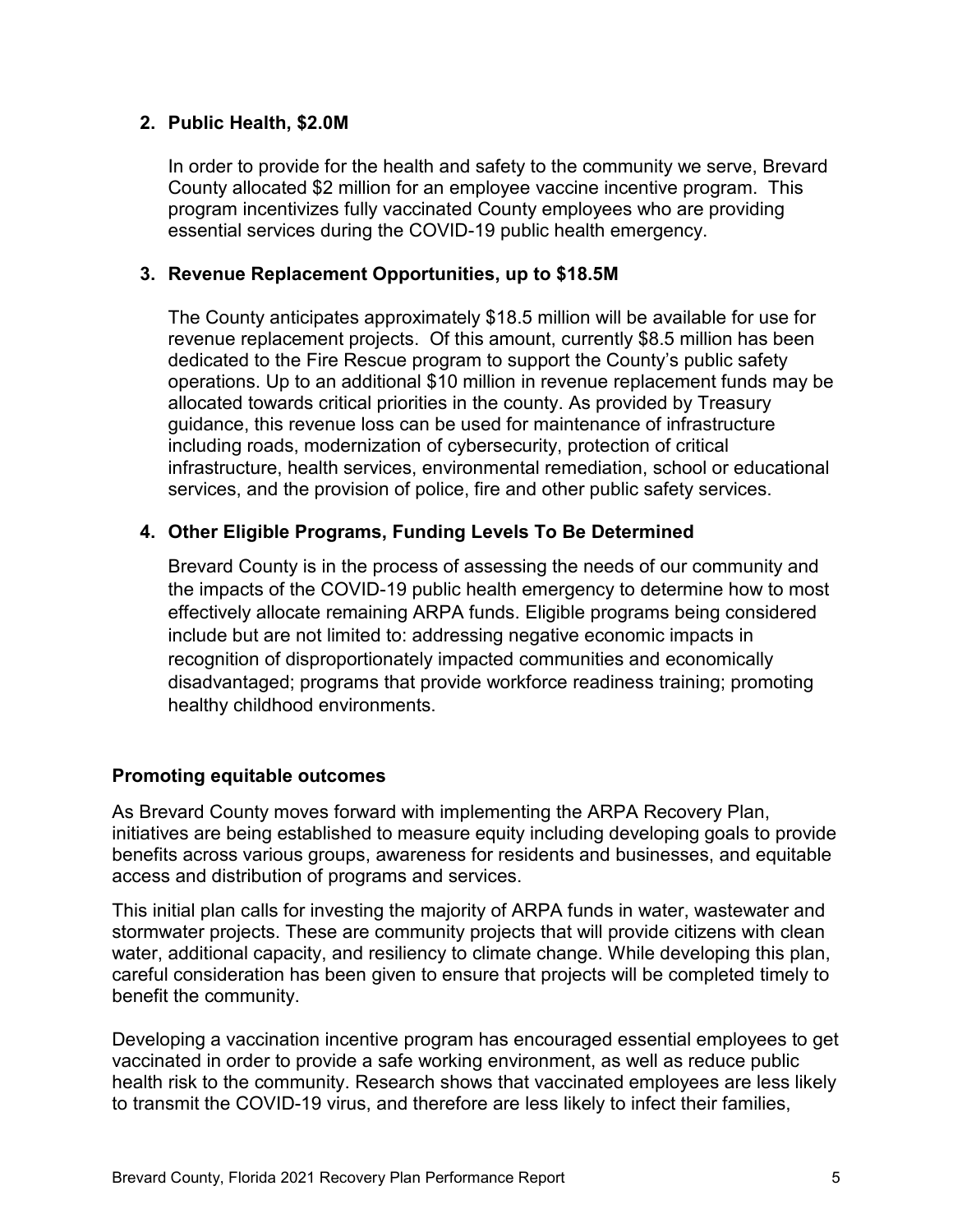coworkers, and the general public that they serve. This program protects employees and citizens while mitigating the risk of reduced public services that could result from excessive sick leave of essential workers.

The initial ARPA Recovery Plan allocates a portion of revenue replacement funds to support the operational needs of the Fire Rescue Department, ensuring that public health and safety needs are well served. These resources allow for key investments in personnel, capital equipment, and infrastructure to effectively respond to our citizenry.

The County is currently evaluating the community's needs and further COVID-19 impacts to determine how remaining funds will be expended. Opportunities include but are not limited to: addressing negative economic impacts of disproportionately impacted communities and economically disadvantaged; addressing educational disparities exacerbated by COVID-19, including educational services and workforce training; promoting healthy childhood environments; and additional provisions of government services to benefit and serve the community through revenue replacement opportunities.

CLFRF under ARPA provides identical parameters for counties and how separately provided for funding to Brevard's municipalities funding can be utilized. Careful consideration is being taken to ensure that programs created by the Board of County Commissioners do not duplicate programs that municipalities may implement. Various municipalities may be interested in partnering with the County to leverage additional dollars into programs both the County and municipality may be interested in funding together. Waiting to see how such programs unfold on the federal, state and municipal levels may be desirable to assure resources are allocated in a way that best serves Brevard's community minimizing duplication of efforts and/or taking advantage of partnership and leveraging opportunities with municipalities or other agencies.

#### **Community Engagement**

All programs must be approved by the Board of County Commissioners at a public meeting where the community has an opportunity to provide input in a public forum. Commissioners engage with the citizens on a daily basis to understand the local needs, priorities, and pressures facing the County.

Prior to advertising and solicitation of projects, Brevard County will look for opportunities to engage local contractors and workforce through community outreach.

#### **Labor Practices**

The County will ensure that as projects are selected to utilize SLFRF funds, that all procurement contracts using such funds are consistent with the procurement standards set forth in the Uniform Guidance at 2 CFR 200.317 through 2 CFR 200.327, as applicable, as well as local procurement policies. The Uniform Guidance requires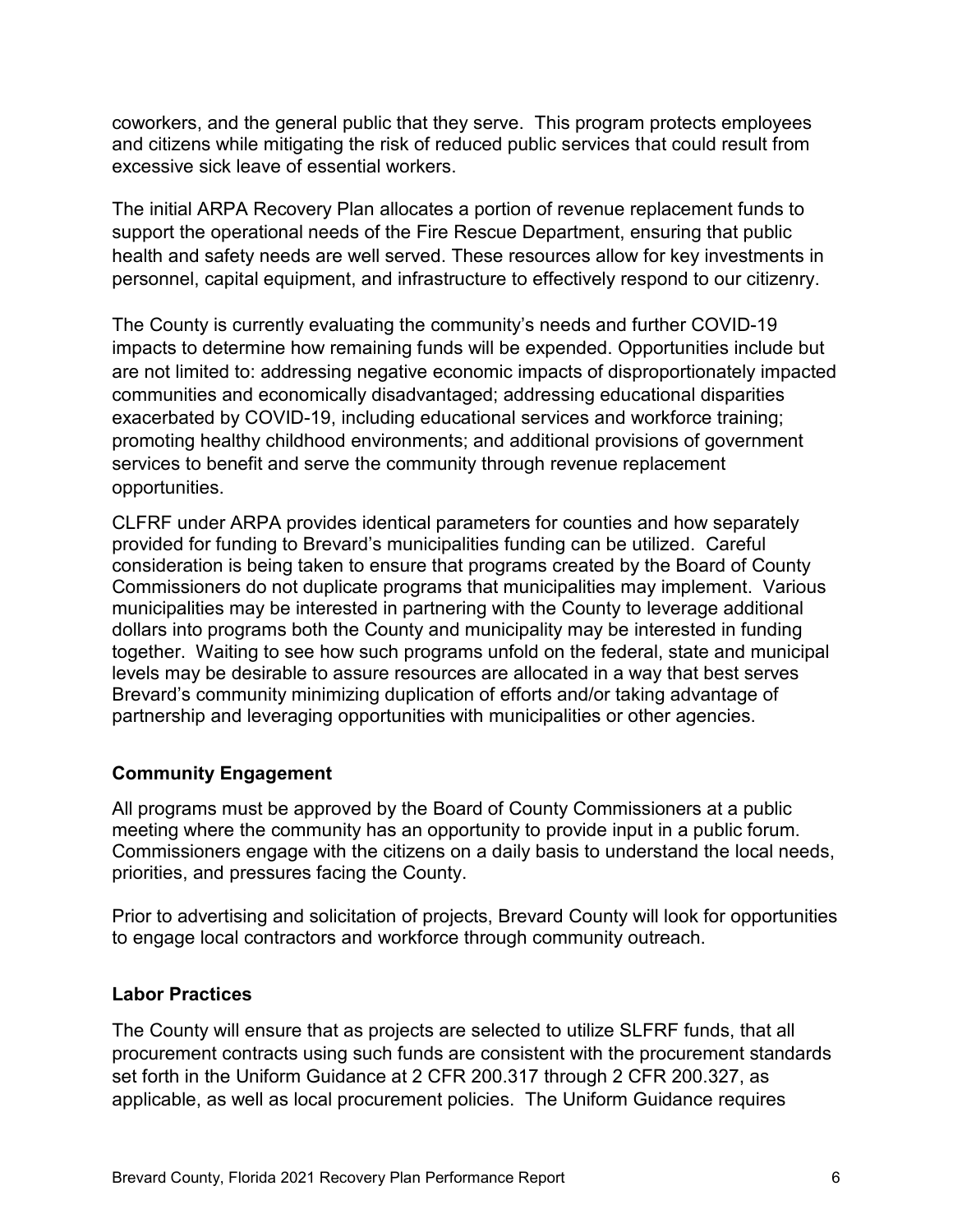competitive bidding and contractor oversight and maintaining written standards of conduct and prohibitions on dealing with suspended or debarred parties.

Brevard County will strongly encourage the use of local workforce to promote efficient delivery of high-quality infrastructure projects while also supporting the economic recovery efforts. The County will report on community benefits agreements, workforce wages and local hiring achieved through these agreements.

#### **Use of Evidence**

Performance measures are being developed to ensure that the County complies with the requirements of the Act and ensure a speedy, equitable, transparent and accountable recovery plan.

|                | <b>Category</b>                                                                                                                | <b>Cumulative</b><br><b>Obligations to</b><br>date $($)$ | <b>Cumulative</b><br><b>Expenditures</b><br>to date $($)$ |
|----------------|--------------------------------------------------------------------------------------------------------------------------------|----------------------------------------------------------|-----------------------------------------------------------|
| $\mathbf{1}$   | <b>Expenditure Category: Public Health</b>                                                                                     |                                                          |                                                           |
| 1.1            | <b>COVID-19 Vaccination</b>                                                                                                    | \$2,000,000.00                                           | \$0.00                                                    |
| 1.2            | COVID-19 Testing                                                                                                               | \$0.00                                                   | \$0.00                                                    |
| 1.3            | <b>COVID-19 Contact Tracing</b>                                                                                                | \$0.00                                                   | \$0.00                                                    |
| 1.4            | Prevention in Congregate Settings (Nursing<br>Homes, Prisons/Jails, Dense Work Sites,<br>Schools, etc.)                        | \$0.00                                                   | \$0.00                                                    |
| 1.5            | <b>Personal Protective Equipment</b>                                                                                           | \$0.00                                                   | \$0.00                                                    |
| 1.6            | Medical Expenses (including Alternative Care<br>Facilities)                                                                    | \$0.00                                                   | \$0.00                                                    |
| 1.7            | Capital Investments or Physical Plant Changes<br>to Public Facilities that respond to the COVID-<br>19 public health emergency | \$0.00                                                   | \$0.00                                                    |
| 1.8            | Other COVID-19 Public Health Expenses<br>(including Communications, Enforcement,<br>Isolation/Quarantine)                      | \$0.00                                                   | \$0.00                                                    |
| 1.9            | Payroll Costs for Public Health, Safety, and<br>Other Public Sector Staff Responding to<br>COVID-19                            | \$0.00                                                   | \$0.00                                                    |
| 1.10           | <b>Mental Health Services</b>                                                                                                  | \$0.00                                                   | \$0.00                                                    |
| 1.11           | <b>Substance Use Services</b>                                                                                                  | \$0.00                                                   | \$0.00                                                    |
| 1.12           | <b>Other Public Health Services</b>                                                                                            | \$0.00                                                   | \$0.00                                                    |
| 2 <sup>1</sup> | <b>Expenditure Category: Negative Economic</b><br>Impacts                                                                      |                                                          |                                                           |
| 2.1            | Household Assistance: Food Programs                                                                                            | \$0.00                                                   | \$0.00                                                    |
| 2.2            | Household Assistance: Rent, Mortgage, and<br><b>Utility Aid</b>                                                                | \$0.00                                                   | \$0.00                                                    |

#### **Table of Expenses by Expenditure Category**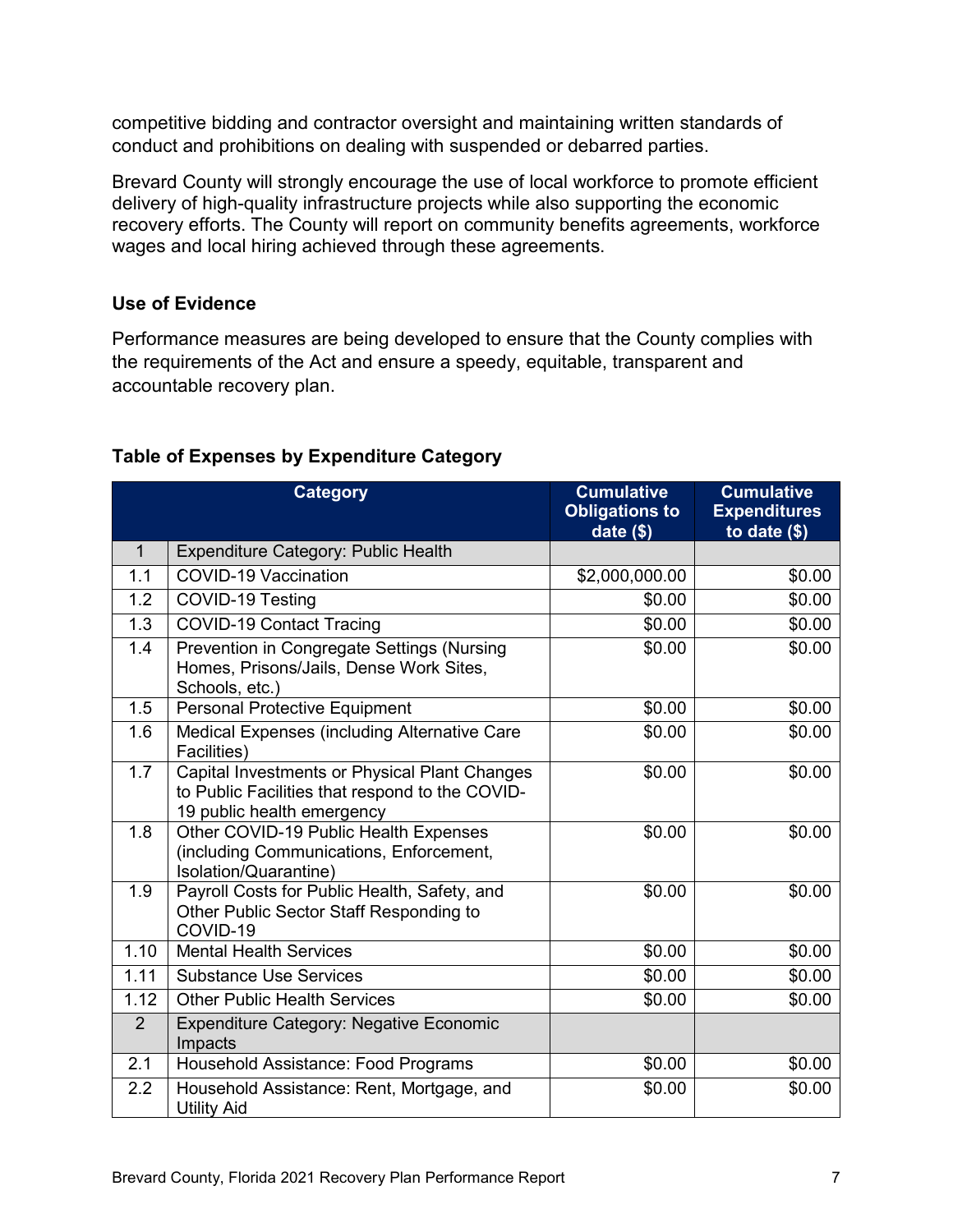| <b>Category</b> |                                                                                                                        | <b>Cumulative</b>                   | <b>Cumulative</b>                    |
|-----------------|------------------------------------------------------------------------------------------------------------------------|-------------------------------------|--------------------------------------|
|                 |                                                                                                                        | <b>Obligations to</b><br>date $(s)$ | <b>Expenditures</b><br>to date $($)$ |
| 2.3             | <b>Household Assistance: Cash Transfers</b>                                                                            | \$0.00                              | \$0.00                               |
| 2.4             | <b>Household Assistance: Internet Access</b><br>Programs                                                               | \$0.00                              | \$0.00                               |
| 2.5             | <b>Household Assistance: Eviction Prevention</b>                                                                       | \$0.00                              | \$0.00                               |
| 2.6             | Unemployment Benefits or Cash Assistance to<br><b>Unemployed Workers</b>                                               | \$0.00                              | \$0.00                               |
| 2.7             | Job Training Assistance (e.g., Sectoral job-<br>training, Subsidized Employment, Employment<br>Supports or Incentives) | \$0.00                              | \$0.00                               |
| 2.8             | Contributions to UI Trust Funds*                                                                                       | \$0.00                              | \$0.00                               |
| 2.9             | Small Business Economic Assistance (General)                                                                           | \$0.00                              | \$0.00                               |
| 2.10            | Aid to nonprofit organizations                                                                                         | \$0.00                              | \$0.00                               |
| 2.11            | Aid to Tourism, Travel, or Hospitality                                                                                 | \$0.00                              | \$0.00                               |
| 2.12            | Aid to Other Impacted Industries                                                                                       | \$0.00                              | \$0.00                               |
| 2.13            | <b>Other Economic Support</b>                                                                                          | \$0.00                              | \$0.00                               |
| 2.14            | <b>Rehiring Public Sector Staff</b>                                                                                    | \$0.00                              | \$0.00                               |
| 3               | <b>Expenditure Category: Services to</b><br><b>Disproportionately Impacted Communities</b>                             |                                     |                                      |
| 3.1             | <b>Education Assistance: Early Learning</b>                                                                            | \$0.00                              | \$0.00                               |
| 3.5             | <b>Education Assistance: Other</b>                                                                                     | \$0.00                              | \$0.00                               |
| 3.13            | Social Determinants of Health: Other                                                                                   | \$0.00                              | \$0.00                               |
| $\overline{4}$  | Expenditure Category: Premium Pay                                                                                      |                                     |                                      |
| 4.1             | <b>Public Sector Employees</b>                                                                                         | \$0.00                              | \$0.00                               |
| 5               | Expenditure Category: Infrastructure                                                                                   |                                     |                                      |
| 5.1             | Clean Water: Centralized wastewater treatment                                                                          | \$0.00                              | \$0.00                               |
| 5.2             | Clean Water: Centralized wastewater collection<br>and conveyance                                                       | \$0.00                              | \$0.00                               |
| 5.3             | Clean Water: Decentralized wastewater                                                                                  | \$0.00                              | \$0.00                               |
| 5.4             | Clean Water: Combined sewer overflows                                                                                  | \$0.00                              | \$0.00                               |
| 5.5             | Clean Water: Other sewer infrastructure                                                                                | \$2,952,964.23                      | \$0.00                               |
| 5.6             | Clean Water: Stormwater                                                                                                | \$0.00                              | \$0.00                               |
| 5.7             | Clean Water: Energy conservation                                                                                       | \$0.00                              | \$0.00                               |
| 5.8             | Clean Water: Water conservation                                                                                        | \$0.00                              | \$0.00                               |
| 5.9             | Clean Water: Nonpoint source                                                                                           | \$0.00                              | \$0.00                               |
| 5.10            | Drinking water: Treatment                                                                                              | \$0.00                              | \$0.00                               |
| 5.11            | Drinking water: Transmission & distribution                                                                            | \$0.00                              | \$0.00                               |
| 5.12            | Drinking water: Transmission & distribution:<br>lead remediation                                                       | \$0.00                              | \$0.00                               |
| 5.13            | <b>Drinking water: Source</b>                                                                                          | \$0.00                              | \$0.00                               |
| 5.14            | Drinking water: Storage                                                                                                | \$0.00                              | \$0.00                               |
| 5.15            | Drinking water: Other water infrastructure                                                                             | \$0.00                              | \$0.00                               |